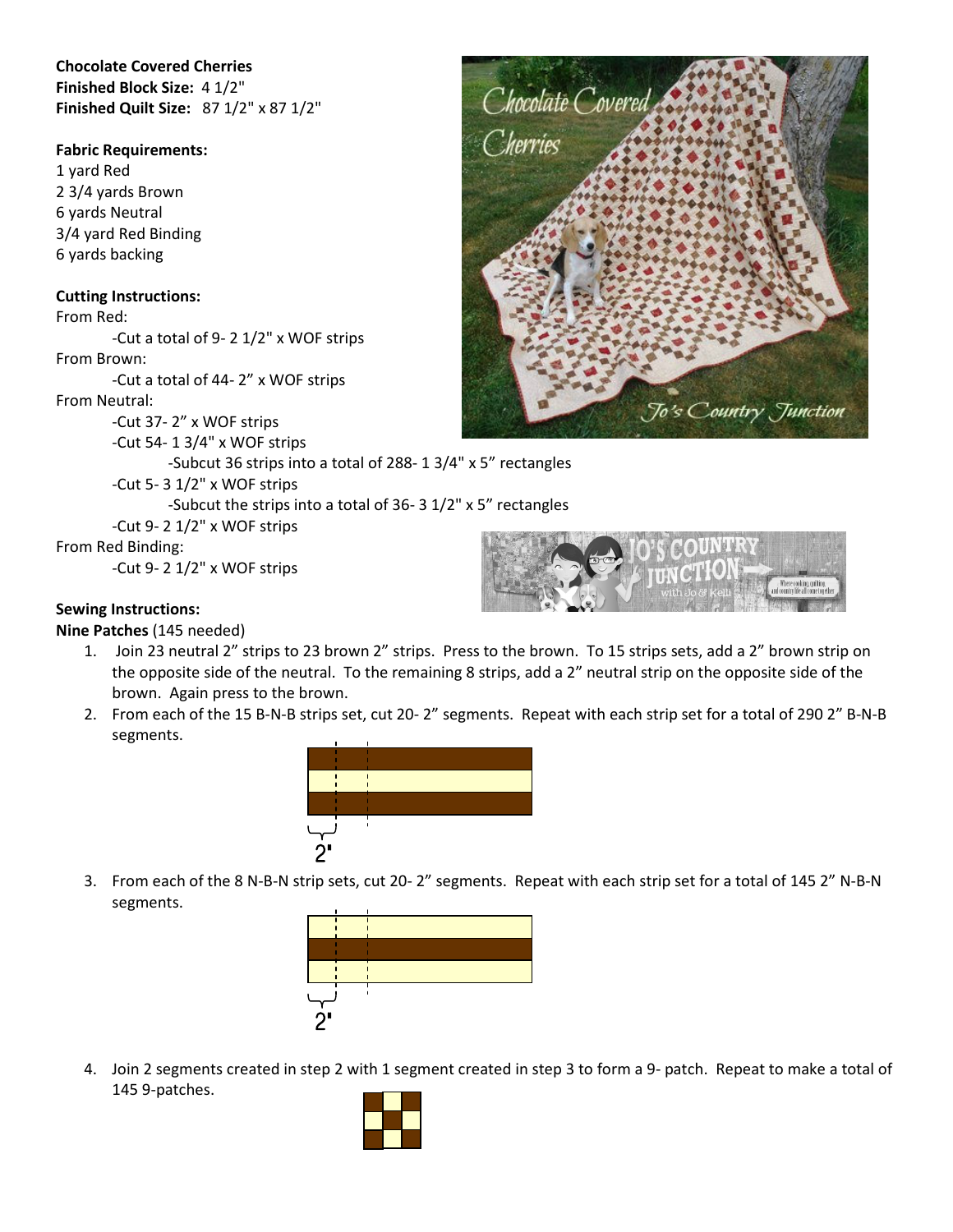### **Square in a Square Blocks** ( 144 needed)

- 1. Join 1- 1 3/4" x WOF neutral strip to 1- 2 1/2" x WOF red strip. Press to the red. Repeat to make a total of 9 sets.
- 2. Join a second 1 3/4" x WOF neutral strip to the opposite side of the red 2 1/2" x WOF strip. Repeat for each strip set. Press to the red fabric.
- 3. Cut each segment into a total of 16- 2 1/2" segments. Repeat with each strip set for a total of 144 segments.



4. Add a 1 3/4" x 5" rectangle to each side of the 2 1/2" pieced segment. Repeat for each of the 144 blocks.



#### **Pieced Border Segments**

1. Join the remaining 6- 2" x WOF brown strips with each of the 6- 2" x WOF neutral strips. Press to the brown. Cut each strip into 2" segments for a total of 104 segments.



2. Join 3 segments, matching opposite colors to make a total of 32- 6 patches to be used in the pieced border. Using the remaining 8 segments, create a total of 4- 4 patches.



### **Quilt Assembly**

1. Assemble quilt center as shown, alternating 9- patches and square in a square blocks. Alternate the pieced 6-patches and the 3 1/2" x 5" neutral rectangles to create the outside pieced border, using the 4-patches in the corner.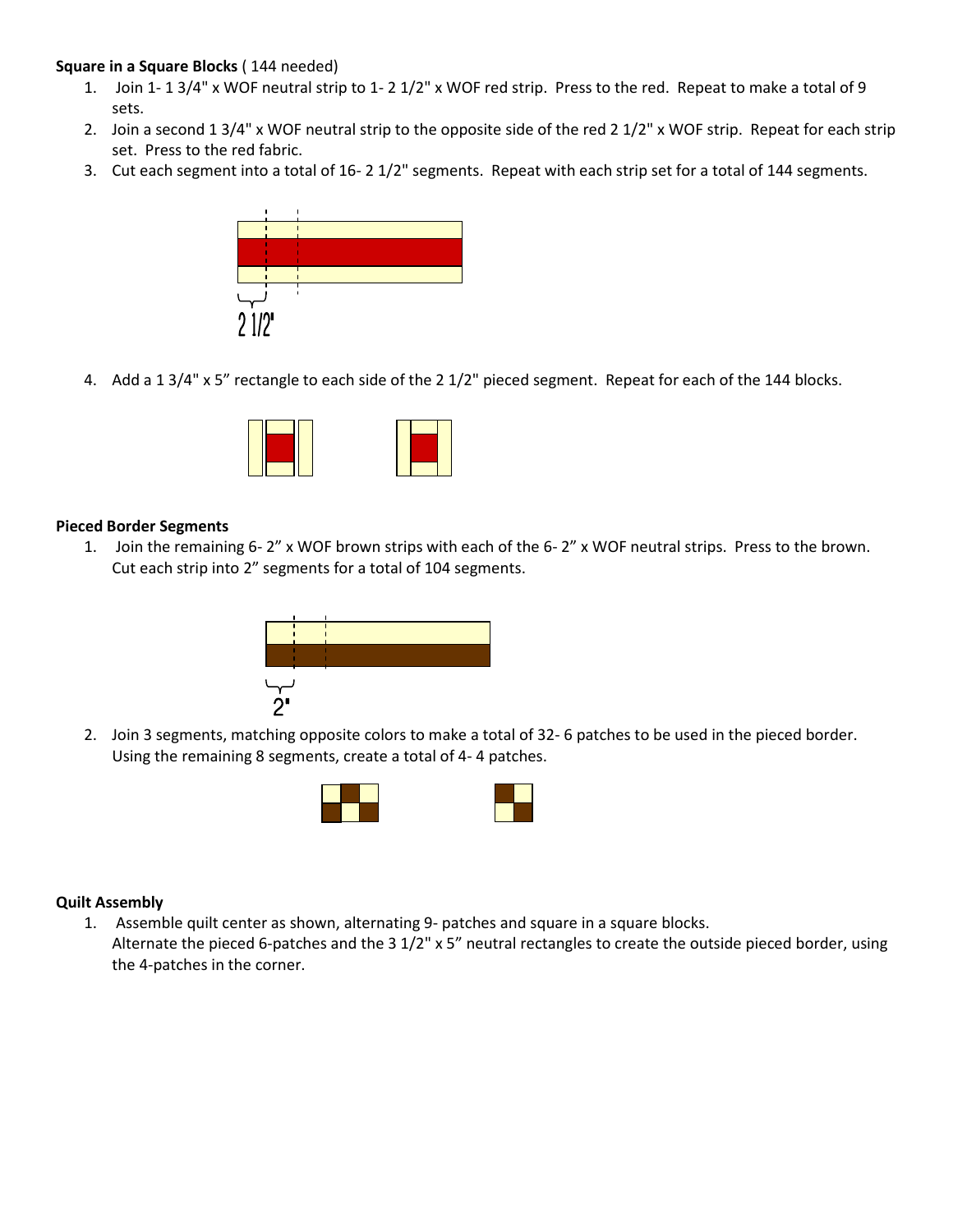